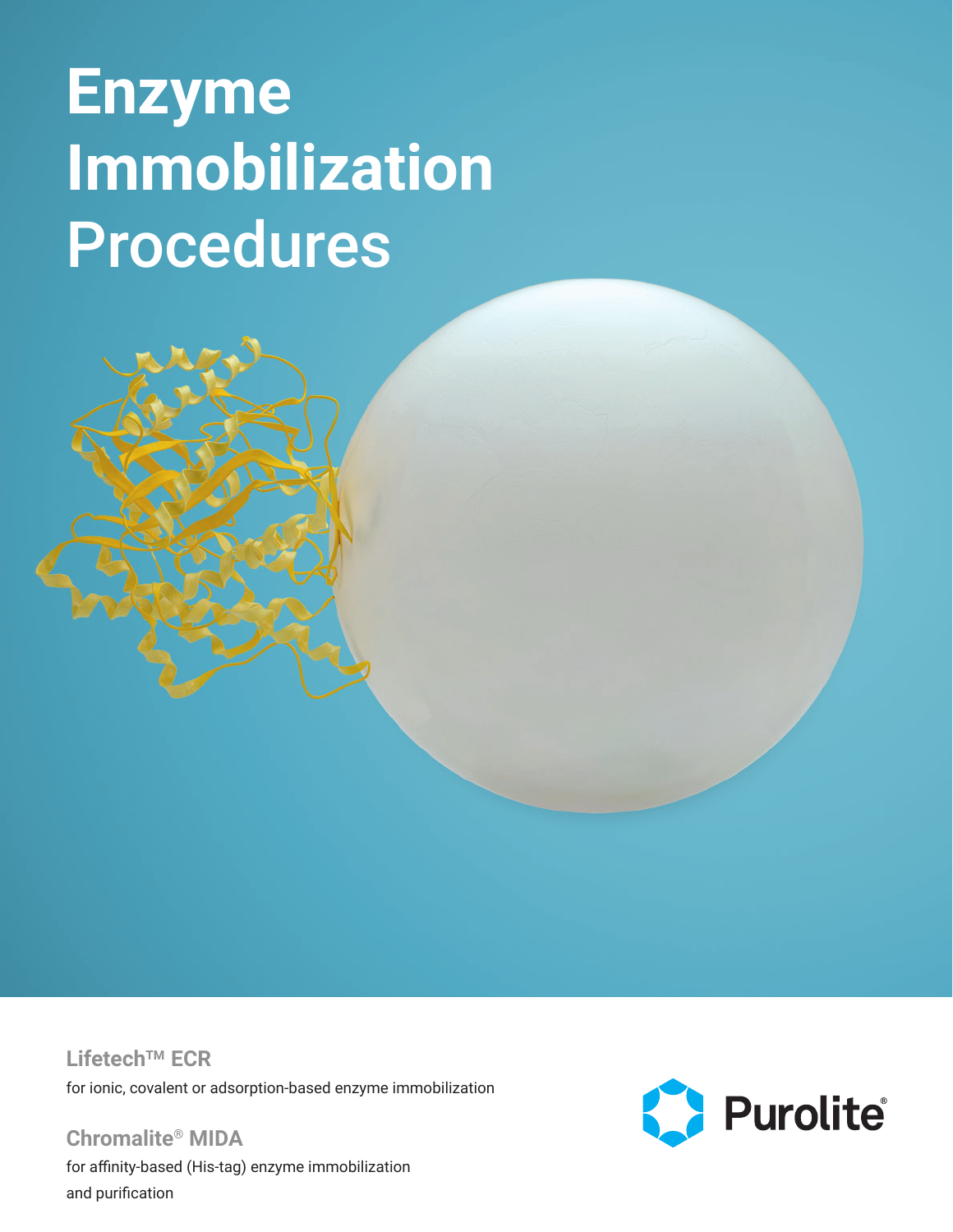### Enzyme immobilization resins for applied and industrial biocatalysis

The Lifetech™ ECR range is the single largest portfolio of enzyme immobilization resins in the world. With styrenic and methacrylic base matrices with a wide range of physical, chemical and mechanical properties, we have the solution you need for efficient ionic, covalent or adsoption-based enzyme immobilizations in pharmaceutical, chemical, nutraceutical or food and beverage applications.

High cross-linking ensures mechanical stability, and high functional group density allows intense multipoint covalent binding for minimal enzyme leakage. Immobilization via ionic interaction/adsorption is achieved with weak base anion exchange resins, which are cost-effective as they can be regenerated after enzyme exhaustion.

For affinity-based enzyme immobilizations, our Chromalite® MIDA range offers high His-tagged enzyme selectivity and stability, sometimes more flexible than other immobilization techniques. Porosities typically in the range of 1000Å, make Chromalite® MIDA ideal for immobilizing a wide variety of enzymes.

This document provides comprehensive technical guidance on protocols for enzyme immobilization, and is designed to aid you in achieving optimal results from your Purolite Healthcare & Life Sciences resin.

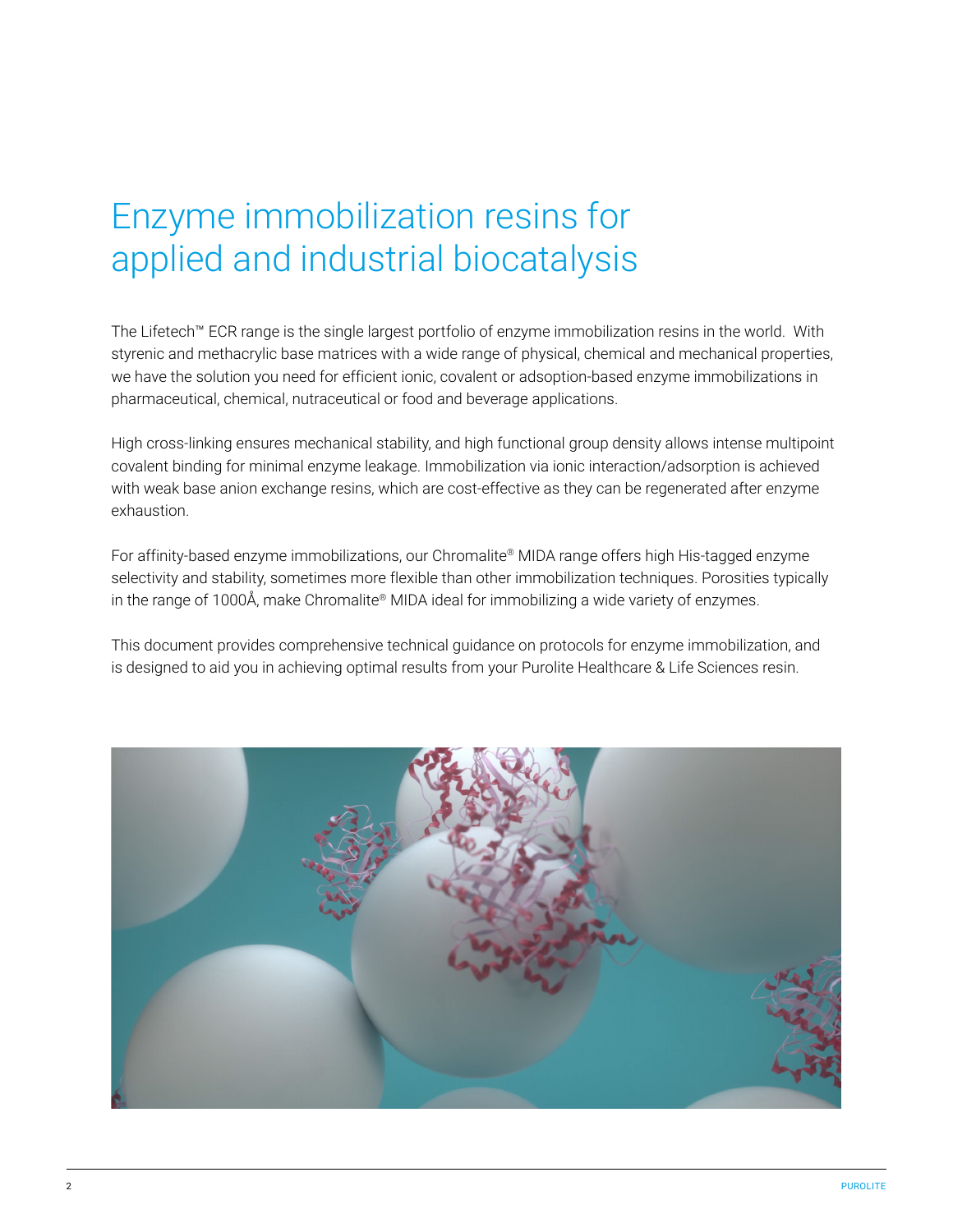#### Contents

| General quidelines for all immobilization procedures      |                 |  |
|-----------------------------------------------------------|-----------------|--|
| Suggested equipment / consumables                         | 5               |  |
| Immobilization procedure   Epoxy-functionalized resins    | 6               |  |
| Immobilization procedure   Amino-functionalized resins    | 8               |  |
| Immobilization procedure   Adsorbent resins               | 10 <sup>1</sup> |  |
| Immobilization procedure   Ionic immobilization resins    | 12              |  |
| Immobilization procedure   Affinity immobilization resins | 14              |  |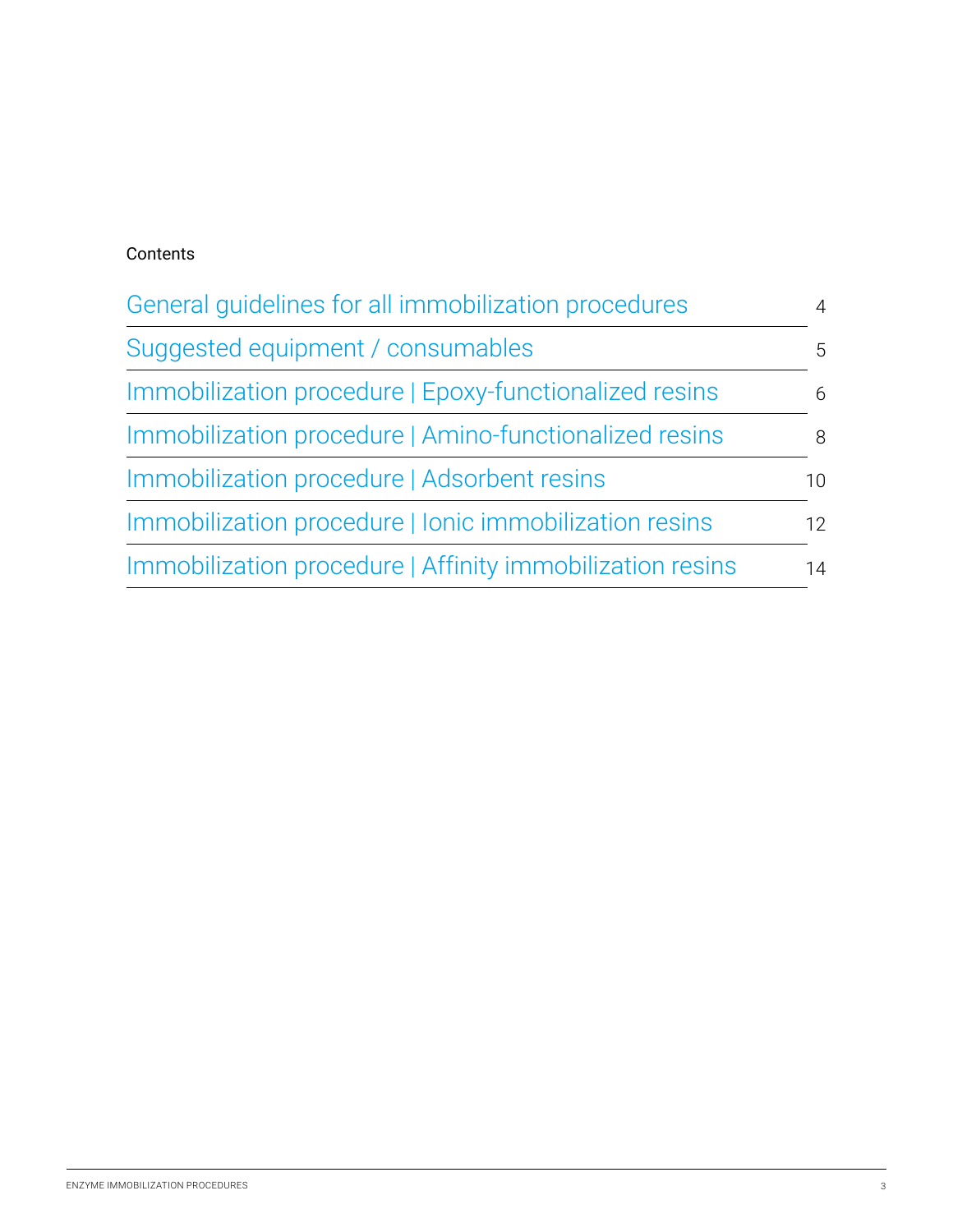### <span id="page-3-0"></span>General guidelines for all immobilization procedures

- The enzyme for immobilization can be a native enzyme in liquid or solid form (i.e. lyophilized).
- Buffer solutions should be compatible with enzyme activity and stability.
- Avoid using buffers with amino-containing reagents such as tris or ethanolamine.
- When incubating the resin with solutions for activation, washes and immobilization, a resin:buffer ratio of 1:4 (w/v) is recommended. Mix the slurry gently, avoiding foam formation. *Note: Avoid using magnetic stirring as this can damage the beads.*
- Remove liquids and/or solutions by filtration.
- All steps can be performed at temperatures of 20 25°C, depending on enzyme stability.
- Consider a protein loading of approx. 50 mg protein per gram of wet resin. Protein concentration can be quantified by using standard protein determination assays. Dissolve the enzyme in buffer to obtain a ratio resin:buffer of 1:4 (w/v).
- General enzyme properties, (e.g. isoelectric point value) can be obtained in databases such as Brenda ([www.brenda-enzymes.org\)](http://www.brenda-enzymes.org)

#### After **every** immobilization process:

- Filter the liquid phase, collect it and determine the protein content in the liquid for immobilization yield.
- Wash resin with immobilization or washing buffer and remove excess of liquid by filtration.
- Characterize the immobilized enzyme in terms of moisture content and specific activity.
- Remove excess liquid and transfer the immobilized enzyme into a suitable container and keep refrigerated between 2 - 8°C.
- Avoid freezing the immobilized enzyme as this may damage the beads.
- If required, dry the immobilized enzyme by vacuum or in fluidized bed ensuring the temperature is suitable for enzyme stability.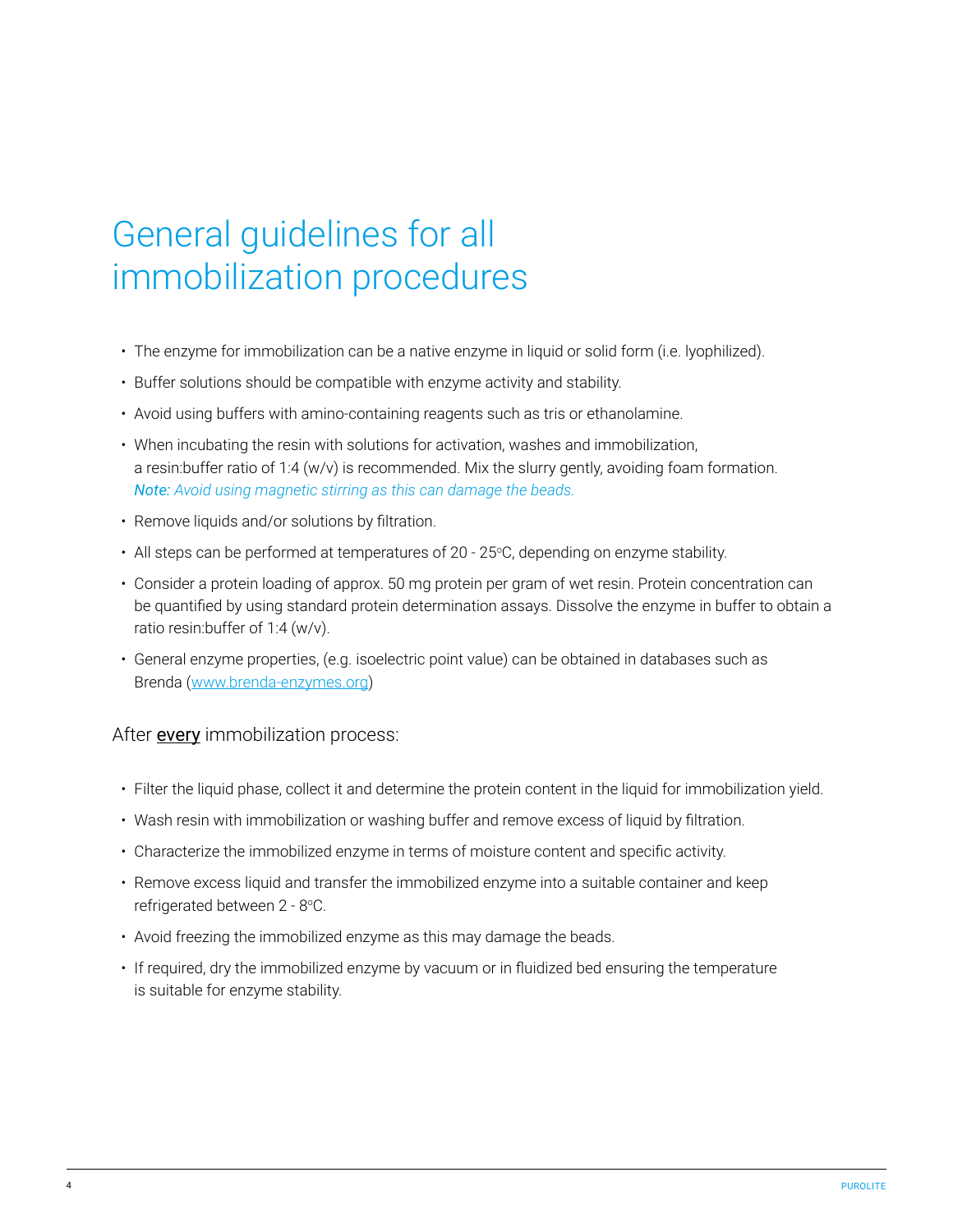### <span id="page-4-0"></span>Suggested equipment & consumables for small-scale enzyme immobilization

| <b>Example</b>                                                | <b>Volume / specifications</b> | <b>Component</b>                 | <b>Product code</b> | <b>Recommended resin</b><br>quantity (g) |
|---------------------------------------------------------------|--------------------------------|----------------------------------|---------------------|------------------------------------------|
| Supelco <sup>®</sup> / Merck<br>immobilization<br>cartridges* | 6 mL                           | Tube                             | 57242               |                                          |
|                                                               |                                | Frit                             | 57181               | $0.5 - 1.5$                              |
|                                                               |                                | Cap                              | 52173-U             |                                          |
|                                                               | $12 \text{ mL}$                | Tube                             | 57179               | $1.5 - 3$                                |
|                                                               |                                | Frit                             | 57183               |                                          |
|                                                               |                                | Cap                              | 52174-U             |                                          |
|                                                               | 60 mL                          | Tube                             | 57022               |                                          |
|                                                               |                                | Frit                             | 57184               | $3 - 10$                                 |
|                                                               |                                | Cap                              | 52176-U             |                                          |
|                                                               | $6-60$ mL                      | Female luer                      | 57098               |                                          |
| Supelco <sup>®</sup> / Merck<br>vacuum manifold*              |                                |                                  | 57250-U             |                                          |
| Cole-Parmer <sup>®</sup><br>rotary mixer                      | Min. 20 rpm                    | Stuart tube<br>rotator (SB2/SB3) | UY-07650-11         |                                          |

\* available from https://www.sigmaaldrich.com/united-kingdom.html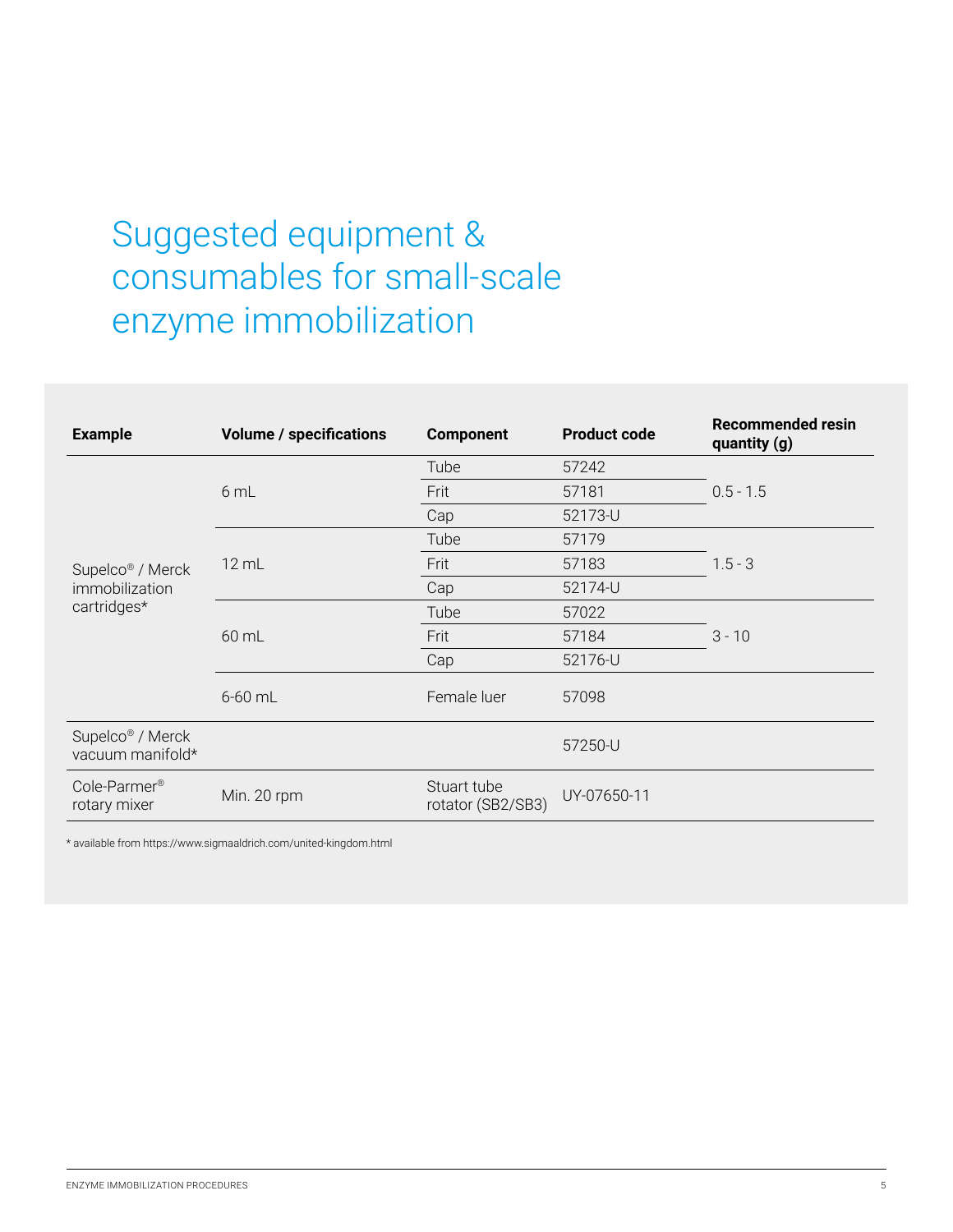# <span id="page-5-0"></span>Immobilization procedure | Lifetech™ Epoxy-functionalized resins

### General guidance

- Immobilization on epoxy resins is more efficient when using highly concentrated buffers (approx. 1M or higher). However, buffers at concentrations >1M are difficult to apply in industrial conditions due to limited solubility of salts.
- For desorption of non-covalently bound enzymes from the support, either use washing buffers with a strength of 0.01 - 0.05 M or deionized water.

#### Procedure

#### 1. Resin equilibration

• Wash the resin with immobilization buffer and remove excess liquid (filter). A resin : buffer ratio of 1:2 (w/v) is preferable. Repeat the process 2 - 4 times.

#### 2. Preparation of the enzyme solution

- Dissolve the native enzyme (liquid or solid) immobilization buffer.
- Dissolve the enzyme in a sufficient amount of buffer to obtain a ratio resin :buffer of 1:4 (w/v)
- Optimization of this ratio can be pursued in further trials (range can vary from 1:2 1:4).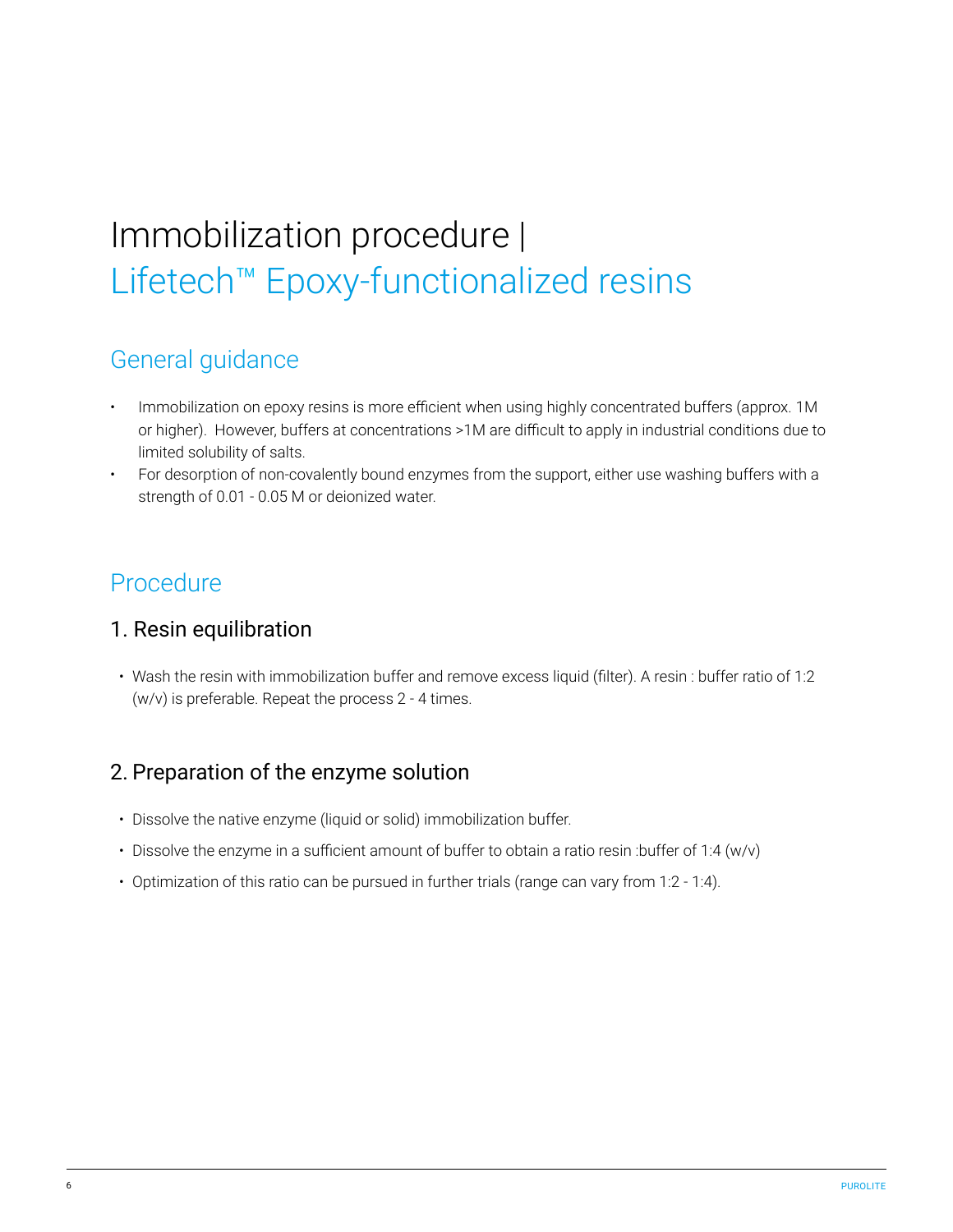#### 3. Immobilization

- Transfer the Lifetech™ ECR Epoxy resin to the immobilization vessel and add the immobilization buffer containing the enzyme.
- Mix the slurry gently for 18 hours. Stop after 18 hours and leave without mixing for another 20 hours.
- Do not perform immobilizations at high temperatures (> 30°C as this can cause degradation of the epoxy rings (hydrolysis) and facilitate microbial growth.

#### 4. Filtration, washing and drying

- Wash the resin with washing buffer. Repeat process 2 4 times, under gentle mixing or in column wash.
- Remove the excess of liquid by filtration.
- If required, dry the immobilized enzyme.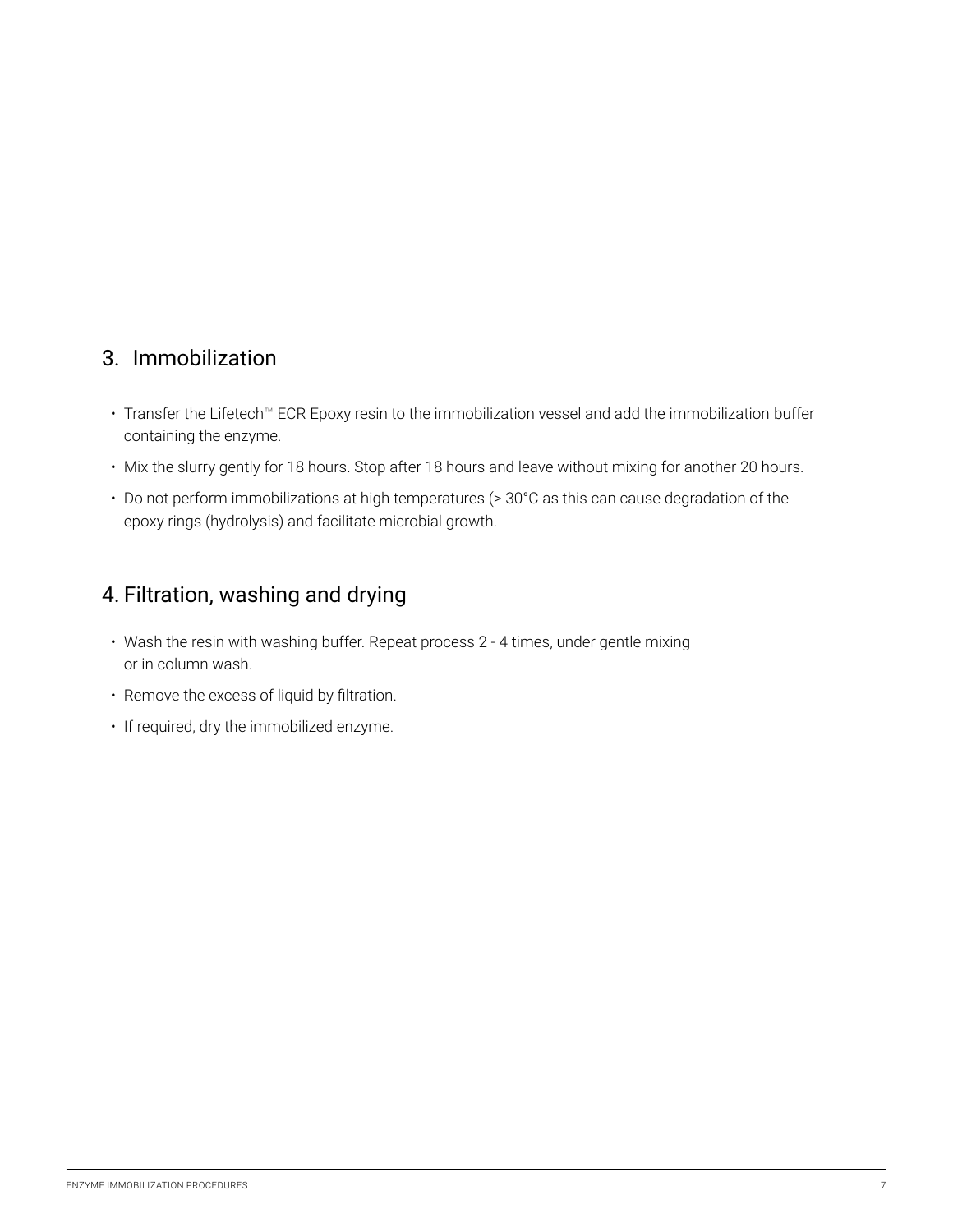# <span id="page-7-0"></span>Immobilization procedure | Lifetech™ Amino-functionalized resins

### General guidance

- Immobilization on amino resins is most efficient when using buffers of low concentration (0.01 0.05 M)
- Use washing buffer for desorption of non-covalently bound enzymes from the support (0.01 0.05 M containing up to 0.5 M NaCl)

#### Procedure

#### 1. Resin equilibration

• Wash the resin with immobilization buffer and filter. A resin : buffer ratio of 1:2 (w/v) is preferable. Repeat 2-4 times.

#### 2. Preparation of 1% glutaraldehyde buffer

• Starting from a concentrated solution of 25% or 50% glutaraldehyde, prepare a 1% glutaraldehyde (v/v) solution using the immobilization buffer. Use the 1% glutaraldehyde solution immediately.

#### 3. Pre-activation of the amino resin

- Add the 1% glutaraldehyde buffer to the resin. The optimal volume of 1% glutaraldehyde buffer should be in the range of resin: buffer ratio of 1:4 (w/v).
- Leave the slurry to mix for 60 min at 20 25°C.
- Filter and wash the beads with immobilization buffer using a resin: buffer ratio of 1:4 (w/v). Repeat 2 4 times. Beads are then ready for the enzyme immobilization step. *Note: Avoid storing pre-activated resin for a period longer than 48 hours. Note: A change in color of the beads (orange-brown) may occur and is normal.*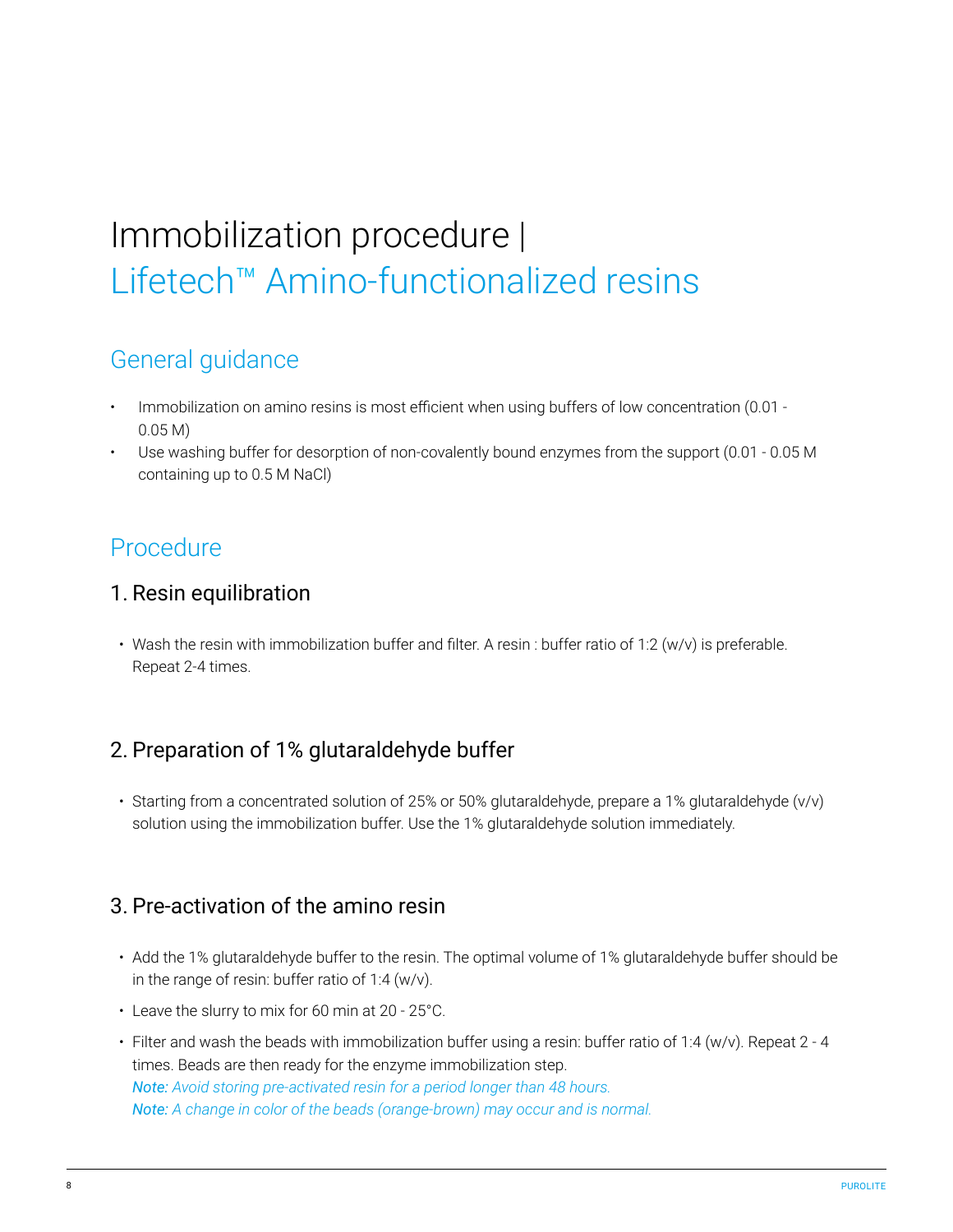#### 4. Prepare enzyme solution

- Dissolve the native enzyme (liquid or solid) in immobilization buffer.
- Dissolve the enzyme in buffer to obtain a ratio resin:buffer of 1:4 (w/v). Optimization of this ratio can be pursued in further trials (range can vary from 1:2 - 1:4).

#### 5. Immobilization

- Transfer the Lifetech™ ECR pre-activated amino resin (from step 3) to the immobilization vessel and add the enzyme solution (from step 4).
- Mix the slurry gently for 18 hours maintaining the beads in suspension.
- The immobilization can be performed at 20 25°C accordingly to enzyme stability.
- Do not perform immobilizations at high temperatures since this might cause side reactions of the aldehyde groups on the resin.

#### 6. Filtration, washing and drying

- Filter the liquid phase.
- Wash the resin with immobilization buffer.
- An additional washing step using the buffer containing 0.5 M NaCl for complete desorption of noncovalently bound proteins is recommended, followed by a wash with the immobilization buffer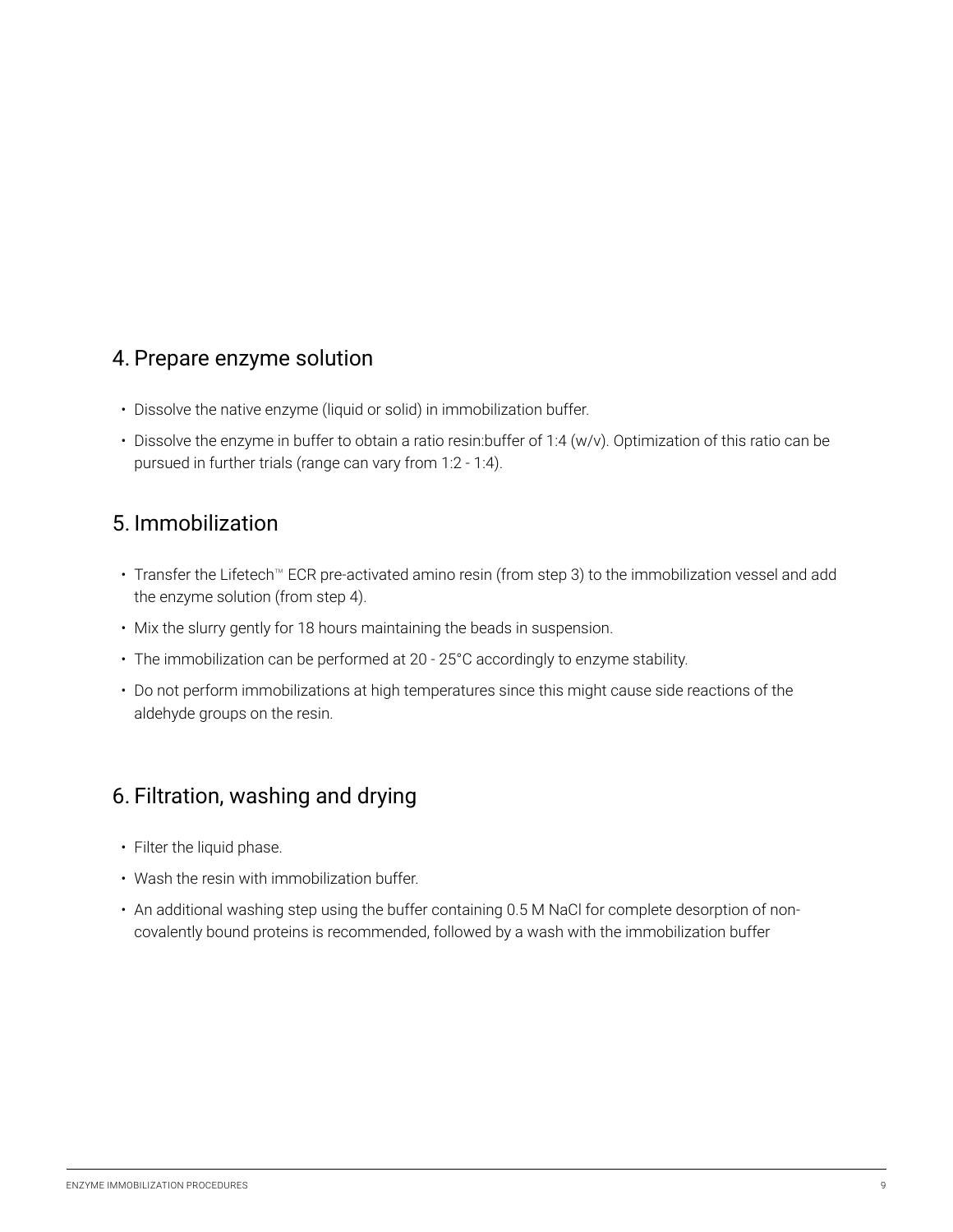## <span id="page-9-0"></span>Immobilization procedure | Lifetech™ Adsorbent resins

### General guidance

- For Lifetech™ ECR Macroporous or Octadecyl resins
- Use a low molarity immobilization buffer (0.01 0.05 M or deionized water)

#### **Procedure**

#### 1. Resin equilibration

• Wash the resin with immobilization buffer and remove liquid excess. A resin:buffer ratio of 1:2 (w/v) is preferable; repeat 2 - 4 times.

#### 2. Preparation of the enzyme solution

- Dissolve the native enzyme (liquid or solid) in immobilization buffer.
- Dissolve the enzyme in buffer solution to obtain a 1:4 (w/v) resin:buffer ratio. Low molarity buffers or water can be used for this type of immobilization.

#### 3. Immobilization

- Transfer the Lifetech™ ECR resin to the immobilization vessel and add the enzyme solution.
- Mix the slurry for 24 hours ensuring the beads are in suspension.
- The immobilization can be performed at temperatures of 20 25°C depending on enzyme stability.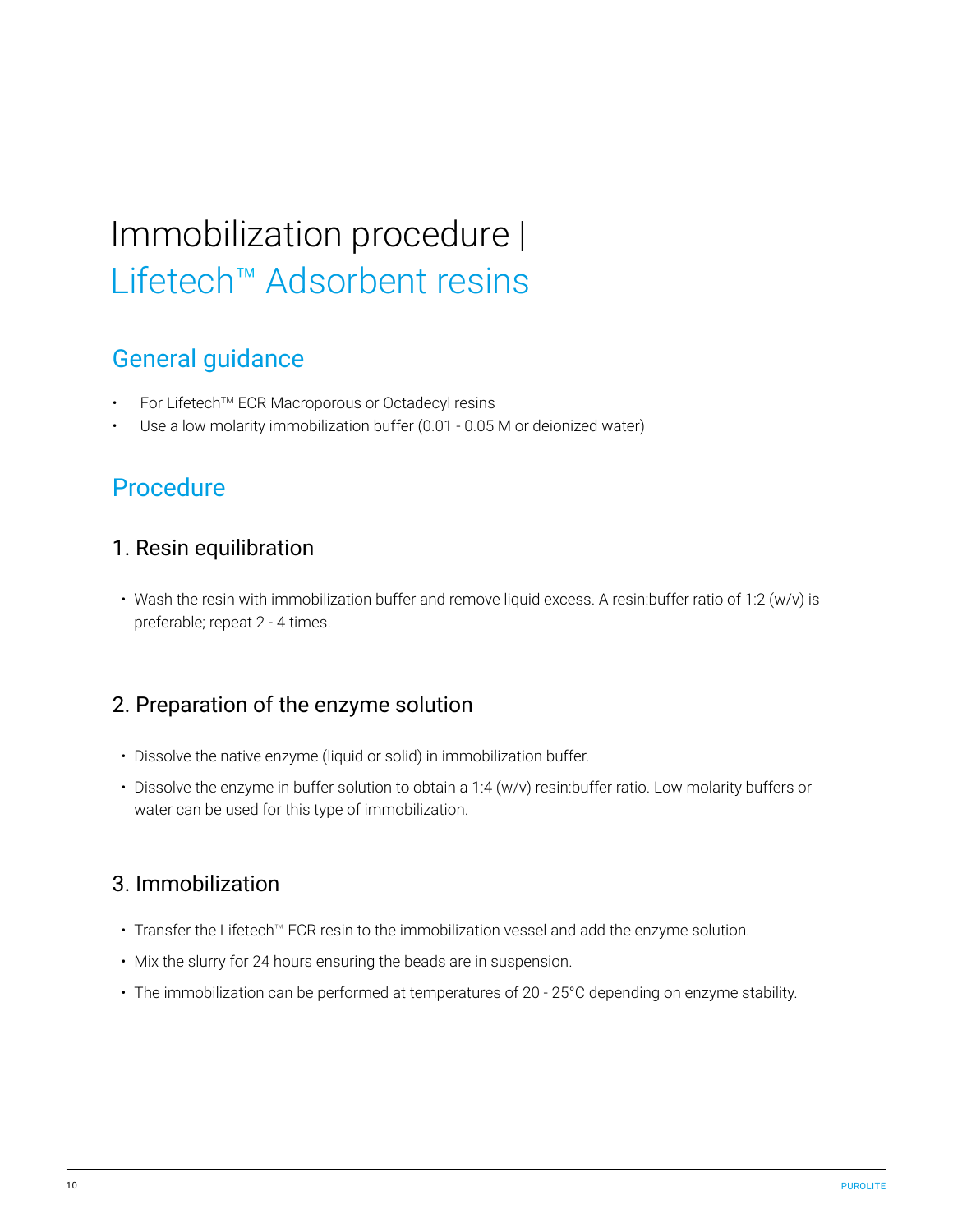#### 4. Filtration, washing and drying

- Filter the liquid phase and collect it.
- Wash the resin with washing buffer (ratio resin:buffer of 1:4 (w/v), repeat 2 4 times.
- Depending on the final application, adsorbed immobilized enzymes may need to be dried before use.

#### 5. Characterization

• Characterize the immobilized enzyme in terms of moisture content and specific activity.

#### 6. Storage

• Transfer the immobilized enzyme into a suitable container and keep refrigerated 2°C - 8°C. *Note: avoid freezing the immobilized enzyme since this may damage the beads*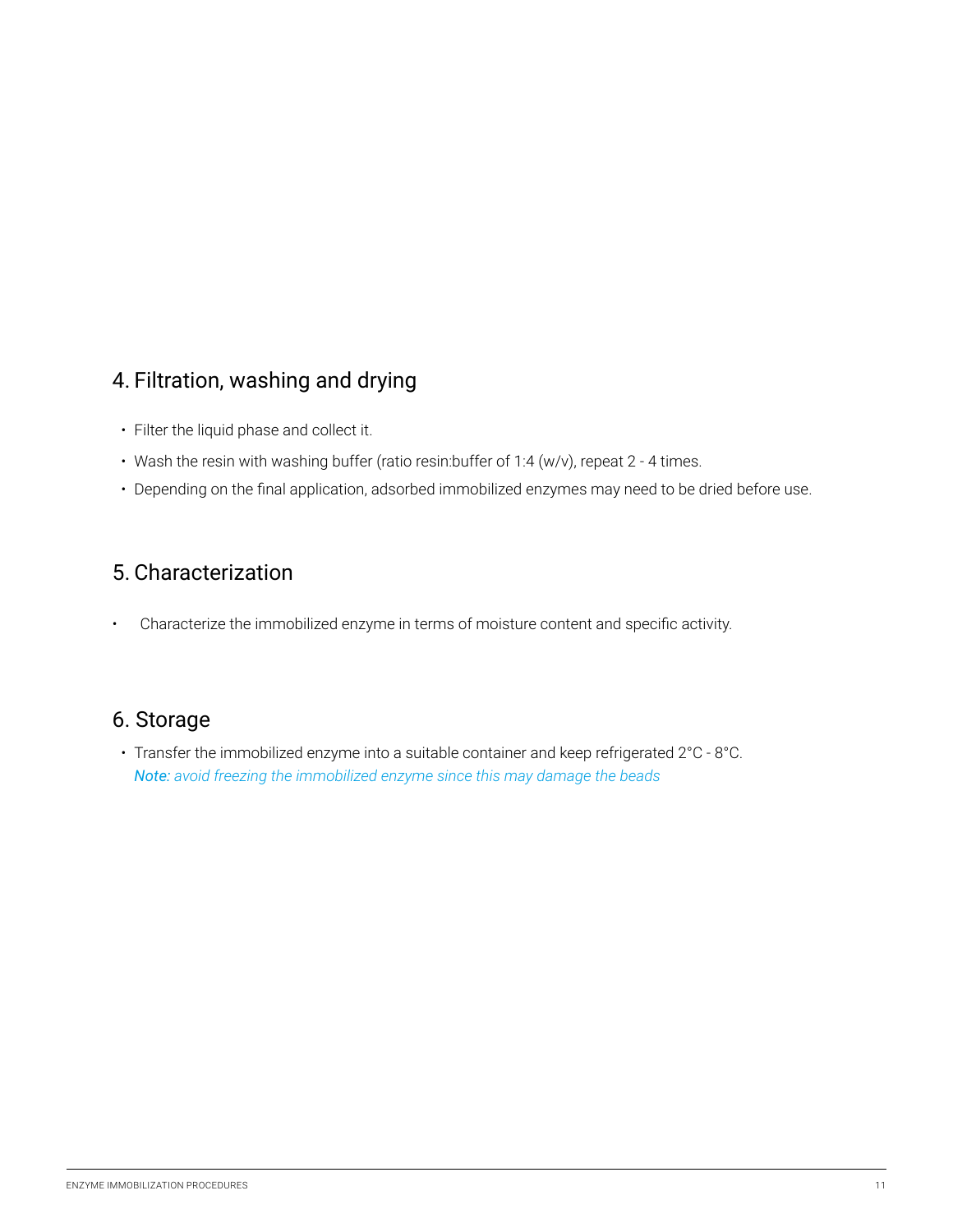# Immobilization procedure | Lifetech™ Ionic immobilization resins

### General guidance

- Use a low molarity immobilization buffer (0.01 0.05 M or deionized water)
- Consider the isoelectric point (pl) of the enzyme and operative pH for buffer selection
- The enzyme should be negatively charged and the immobilization should be carried out at a pH of 1 2 units higher than the isoelectric point of the enzyme

#### **Procedure**

#### 1. Resin equilibration

- Equilibrate the resin in deionized water and adjust the pH using 1M HCl or 1M NaOH to a value 1 2 units above the pI of the enzyme; the use of a pH titrator might be beneficial. Ensure the pH remains stable for over 30 minutes.
- Filter the resin after pH adjustment to remove liquid excess.

#### 2. Preparation of the enzyme solution

- Dissolve the native enzyme (liquid or solid) in immobilization buffer.
- Dissolve the enzyme in a sufficient amount of buffer to obtain a ratio resin/buffer of minimum  $1/4$  (w/v).
- The pH of the enzyme solution should be adjusted to the same value as the pH of the resin.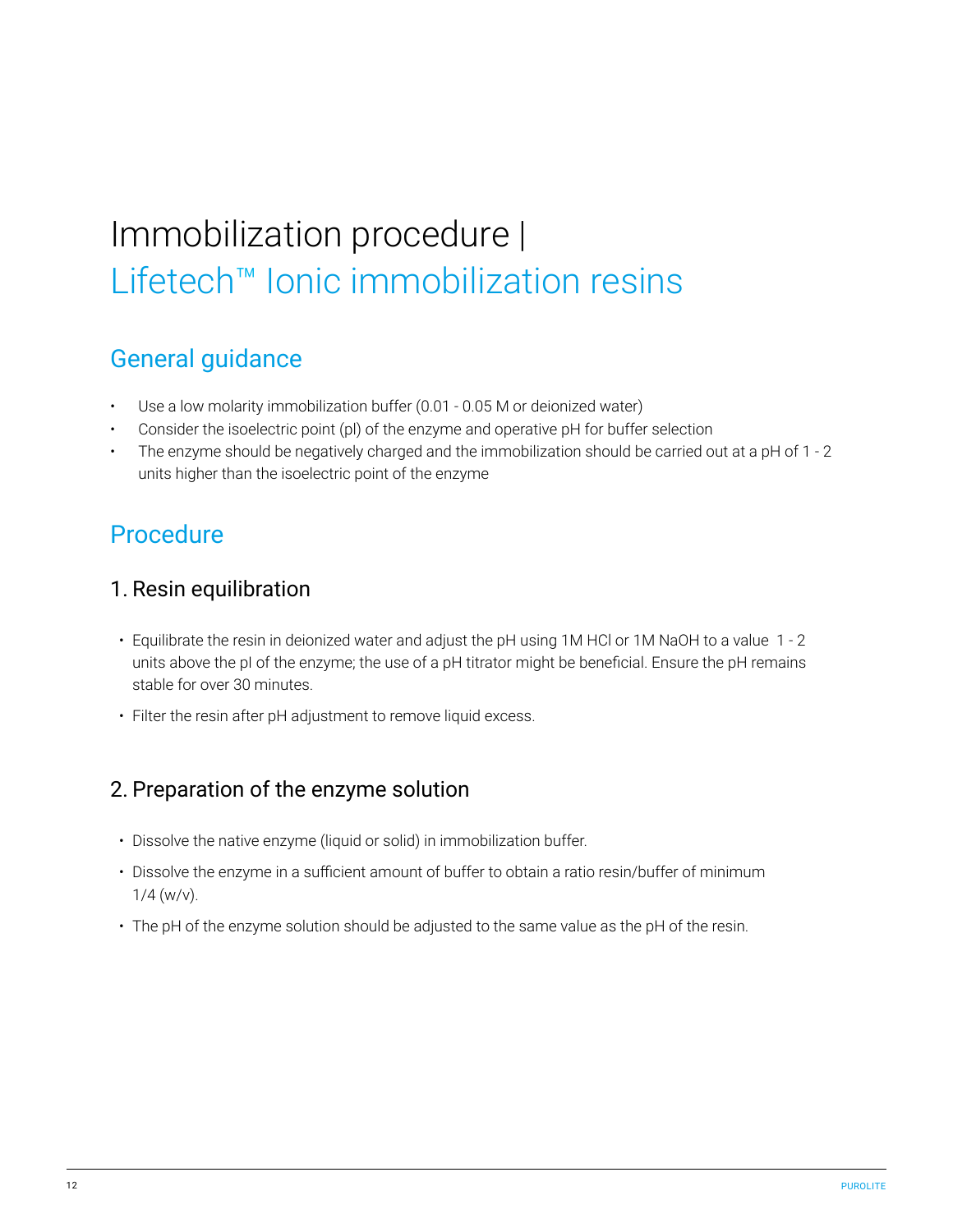#### <span id="page-12-0"></span>3. Immobilization

- Transfer the Lifetech™ ECR amino resin to the immobilization vessel and add the immobilization buffer containing the enzyme.
- Mix the slurry for up to 24 hours ensuring the beads are in suspension.

#### 4. Filtration, washing and drying

• Wash the immobilized enzyme with deionized water with a suggested ratio resin:water of 1:4 (w/v) and repeat three times.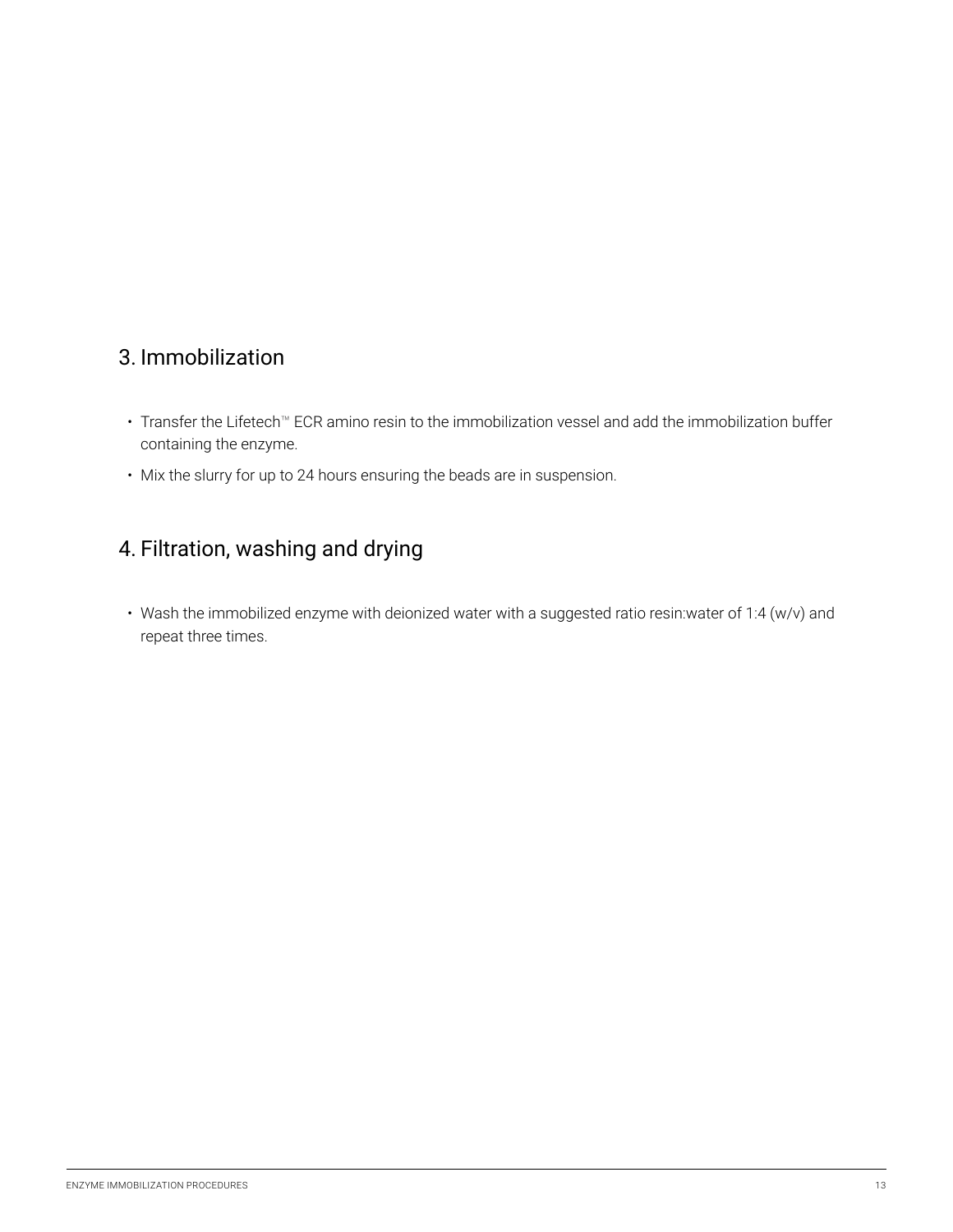# Immobilization procedure | Chromalite® MIDA for affinity immobilization

### General guidance

- Metal loading solution: use divalent metals such as  $Ni^{2+}$ ,  $Co^{2+}$ ,  $Cu^{2+}$ ,  $Fe^{2+}$ ,  $Zn^{2+}$  chloride or sulfate salts. The SpectraChrom KIT provides resins pre-loaded with metal.
- Immobilization buffer: use a buffer that is compatible with enzyme activity and stability with a recommended concentration of up to 0.1M NaCl. Avoid buffers containing more than 50mM imidazole or chelating chemicals such as EDTA. If the selectivity towards the tagged protein is low, add up to 50 mM imidazole to the immobilization buffer. Ensure pH remains between 4 and 9.
- Washing buffer for desorption of non-affinity bound enzyme from the support is the same as your immobilization buffer, but if the selectivity towards the tagged protein is low, add up to 50 mM imidazole.

#### Immobilization procedure

#### 1. Resin equilibration

• Wash the resin with immobilization buffer and filter. A resin:buffer ratio of 1:2 (w/v) is preferable. Repeat 2 - 4 times.

#### 2. Metal loading

- Use a ratio of 0.3 mmol metal per gram of wet resin.
- Prepare a 0.1 M solution of metal salt in water. Sulfate or chloride salts will work equally.
- Add the metal solution to wet resin using a resin:solution ration of 1:3 (w/v).
- Incubate under mixing for 3 hours at room temperature (avoid magnetic stirring).
- Remove liquid by filtration and wash the resin 4 times with water or immobilization buffer. Use a ratio 10ml washing solution per 1g wet resin.
- For metal loading in column, the same loading conditions could be applied ensuring good metal solution recirculation. It is also possible to wash the unbound metal in column using water or immobilization buffer.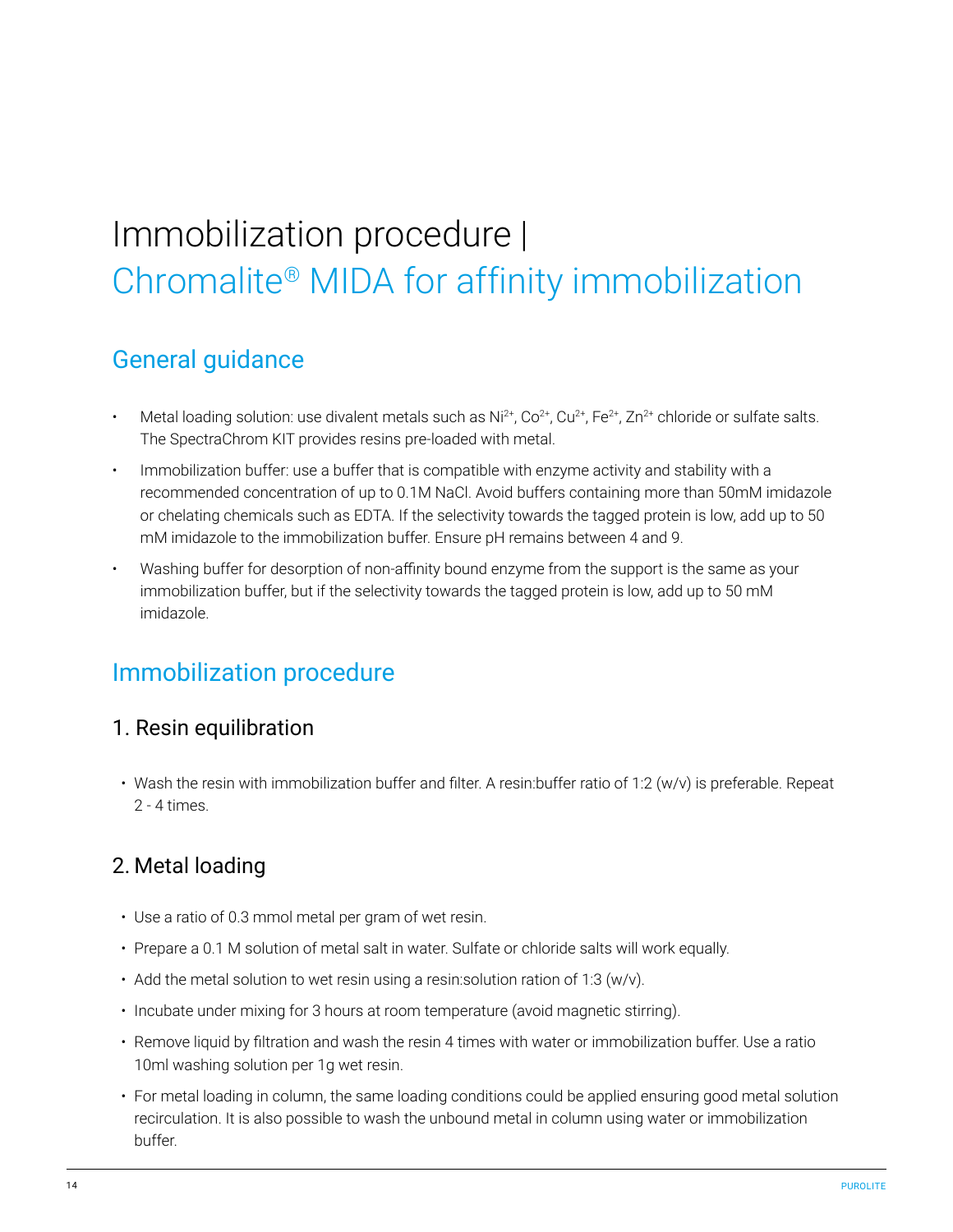#### <span id="page-14-0"></span>3. Prepare enzyme solution

- Dissolve the native enzyme (liquid or solid) in immobilization buffer.
- Dissolve the enzyme in buffer to obtain a ratio resin:buffer of 1:4 (w/v).

#### 4. Immobilization

- Transfer the enzyme solution into the immobilization vessel containing the metal loaded resin.
- Mix the slurry for 3 5 hours ensuring the beads are in suspension. The immobilization can be performed at temperature 20 - 25°C or accordingly to enzyme stability.

#### 5. Filtration, washing and drying

- Filter the liquid phase.
- Wash the resin with immobilization buffer 3 4 times. An additional washing step using a 0.5 M NaCl containing buffer for complete desorption of non-affinity bound proteins is recommended.
- To improve the washing of non-tagged proteins, up to 50 mM imidazole can be added to the washing buffer – the imidazole concentration should be determined experimentally, so the enzyme of interested is not removed.
- If required, dry the immobilized enzyme by vacuum or in fluidized bed; ensure the drying temperature is suitable for enzyme stability.